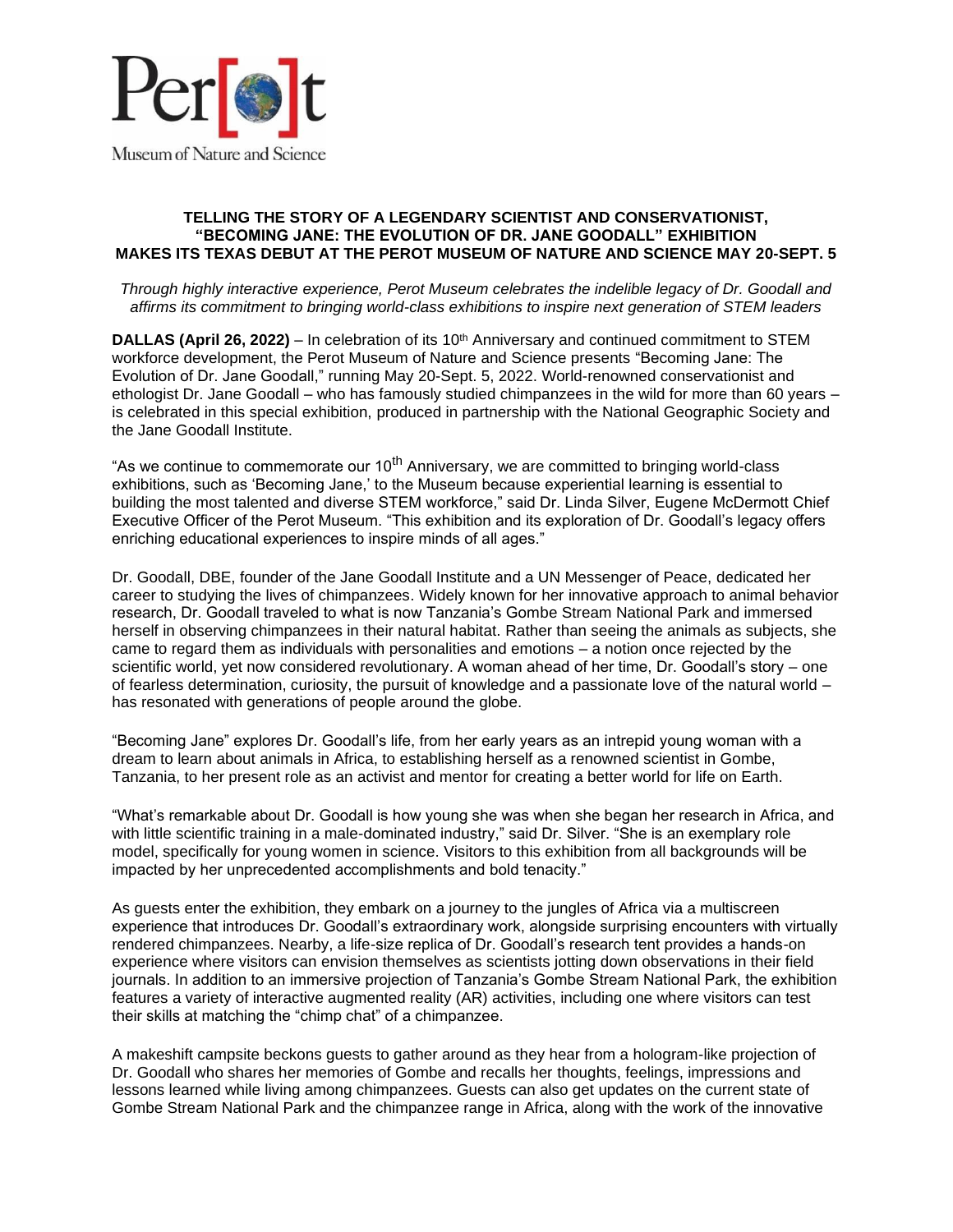scientists and conservationists who are following in Dr. Goodall's footsteps.

"Jane Goodall has been inspiring National Geographic audiences, young and old, for over half a century," said Kathryn Keane, vice president of public programming at the National Geographic Society. "This exhibition allows us to experience her amazing life story in a highly personal and powerful way. Through immersive media, authentic scenic and interactives, this exhibition takes visitors into the field and around the world with Jane, walking in her shoes and experiencing her powerful message of hope firsthand."

The exhibition concludes with a call to action from Dr. Goodall to join her, the Jane Goodall Institute and National Geographic in an effort to ensure a more sustainable future for all. Visitors to the exhibition can join Dr. Goodall in her efforts to conserve the natural world by pledging to make a positive change in their daily routines and contributing to the Tree of Hope.

"Becoming Jane" is supported locally by the Dallas Tourism Public Improvement District and, in part, by the City of Dallas Office of Arts and Culture.

**HOURS.** The Museum is open daily (except Tuesdays). Hours are 10 a.m.-5 p.m. on Monday and Wednesday-Saturday and 11 a.m.-5 p.m. on Sunday. From Memorial Day-Labor Day (May 30-Sept. 5), the Museum will open daily from 10 a.m.-5 p.m. Monday-Saturday and from 11 a.m.-5 p.m. Sunday. Member-only mornings provide exclusive access from 9-10 a.m. every Saturday and 10-11 a.m. every Sunday.

**TICKETS.** Museum general admission is \$25 for adults and \$15 for youth (2-12). Museum general admission is free for members. Children under 2 are always free. "Becoming Jane" requires an additional ticket of \$8 for adults, \$6 for youth (2-12) and free for children under 2. Member tickets for "Becoming Jane" are \$5 for all age levels. *Tickets are timed entry and available on a first-come, first-served basis. To avoid sellouts, visitors are strongly encouraged to purchase advanced tickets at [perotmuseum.org.](https://www.perotmuseum.org/tickets/index.html)* 

The Perot Museum is located at 2201 N. Field Street in Dallas, Texas. For parking information and other details, visit [perotmuseum.org](http://www.perotmuseum.org/) or call 214-428-5555.

*NOTE: To obtain the news release, Perot Museum fact sheet, photos and more, please go to [perotmuseum.org/press.](http://www.perotmuseum.org/press)*

*###*

*About the Perot Museum of Nature and Science. A top cultural attraction in Dallas/Fort Worth and a Michelin Green Guide three-star destination, the Perot Museum of Nature and Science is a nonprofit educational organization located in the heart of Dallas, Texas. With a mission to inspire minds through nature and science, the Perot Museum delivers exciting, engaging and innovative visitor and outreach experiences through its education, exhibition, and research and collections programming for children, students, teachers, families and life-long learners. A trusted science resource for all of North Texas, the Museum is committed to preparing the next generation of STEM workers by supporting K-12 schools and educators through highly accessible programs. The 180,000-square-foot facility in Victory Park opened in December 2012 and is now recognized as the symbolic gateway to the Dallas Arts District. Future scientists, mathematicians and engineers will find inspiration and enlightenment through 11 permanent exhibit halls on five floors of public space; a children's museum; a flexible-space, traveling exhibition hall; and a theater. Designed by 2005 Pritzker Architecture Prize Laureate Thom Mayne and his firm Morphosis Architects, the Victory Park museum has been lauded for its artistry and sustainability. To learn more, please visit [perotmuseum.org.](http://perotmuseum.org/)*

*About Dr. Jane Goodall. Jane Goodall was born on April 3, 1934 in London, England. At the young age of 26, she followed her passion for animals and Africa to Gombe, Tanzania, where she began her landmark study of chimpanzees in the wild – immersing herself in their habitat as a neighbor rather than a distant observer. Her discovery in 1960 that chimpanzees make and use tools rocked the scientific world and redefined the relationship between humans and animals. In 1977, she established the Jane Goodall Institute (JGI) to advance her work around the world and for generations to come. JGI continues the field research at Gombe and builds on Dr. Goodall's innovative approach to conservation, which recognizes the central role that people play in the well-being of animals and the environment. In 1991, she founded*